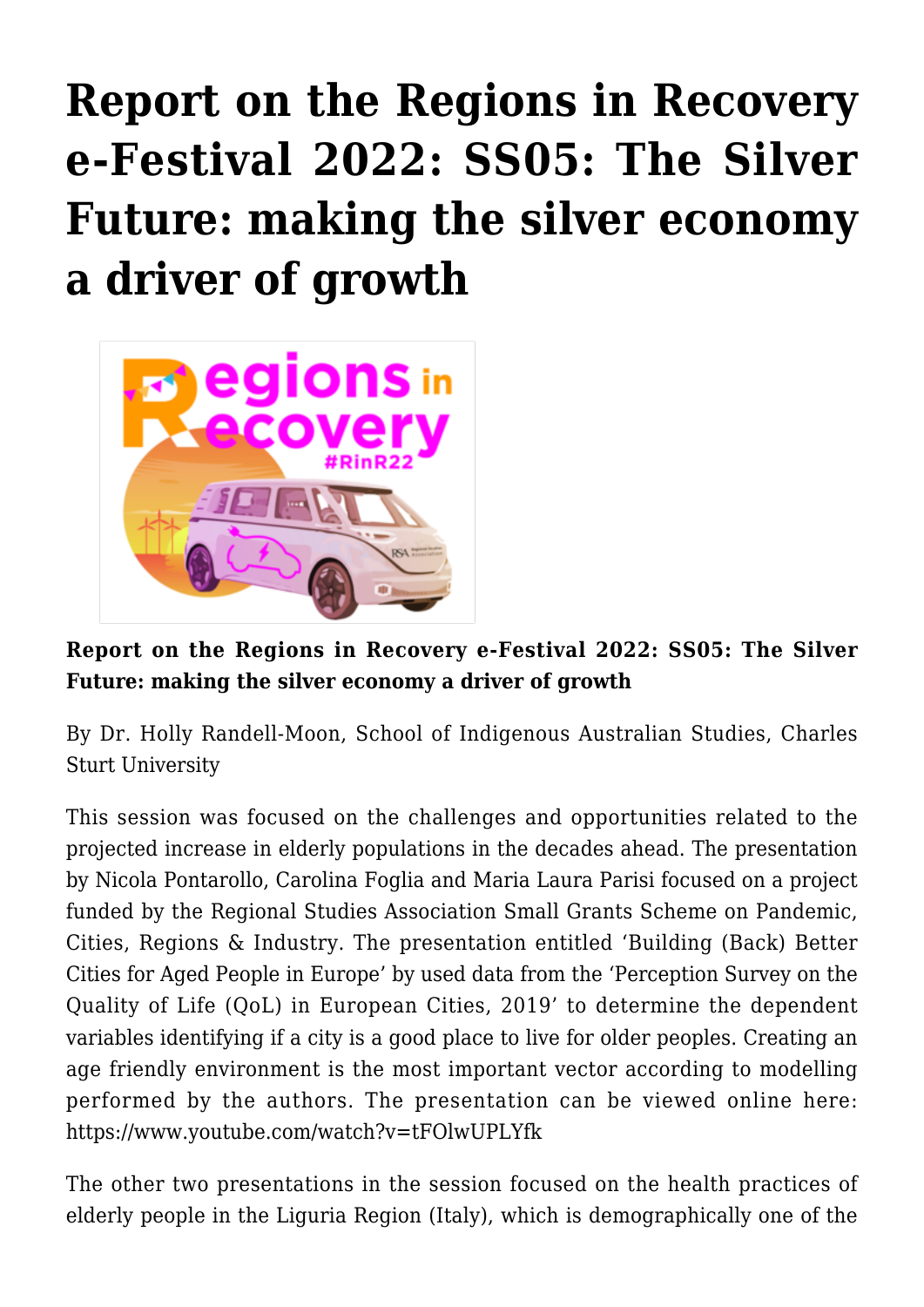oldest regions in the country. Lucia Leporatti, Cinzia di Novi, Rosella Levaggi, and Marcello Montefiori presented on 'Older Patients' Drug Utilization in Times of Covid-19: Stockpiling and Adherence'. Using a dataset from January 2019 to December 2020 the authors focused on compliance and stockpiling of medication from people living with diabetes mellitus. Emanuela Rubba, Lucia Leporatti, and Marcello Montefiori presented on 'Ageing and Socio-Economic Implications of Rheumatoid Arthritis: A Regional Study' using a similar dataset but analysing drug treatment for rheumatoid arthritis. The authors argued effective medical treatment can mitigate functional impairment and the reliance on support services. Both presentations provided insights on how policy can better target the elderly to improve drug adherence and reduce the accompanying burden on health systems.

All three presentations have policy implications for regional and urban readiness regarding liveability for elderly populations. Where Pontarollo, Foglia and Parisi focused a little more explicitly on participatory mechanisms to include older people in decision-making about their livelihoods, such participation is also crucial for healthy ageing. The need to lower pressure on health systems is coextensive with improving liveability for the elderly. In the question and answers, it was observed that the tourism industry already targets and finds value in elderly consumers and that other sectors could follow. Although not discussed explicitly in the presentations, social and cultural understandings of ageing impact liveability and health. For instance, within Indigenous social and legal frameworks, Elders play an important role in maintaining social infrastructure and their labour becomes more in demand as they age (see The Aboriginal Community Elders Service and Harvey, 2003; Radford et al., 2019). In a European context, researchers have found that healthcare assumptions regarding Sami impact on culturally competent care for elderly Sami (Blix, Hamran and Normann, 2013) and that this group are particularly sensitive to healthcare measures that may restrict their labour and cultural activities (Minde, 2017). As with the tourism sector, there is scope to more fully account for the role of health and environmental variables as well as qualitative perceptions of the value of ageing to better align policy and planning domains with a whole-of-life approach (that includes younger and older populations) to ageing well.

## **References**

Aboriginal Community Elders Service and Harvey K (Eds.) (2003) *Aboriginal*